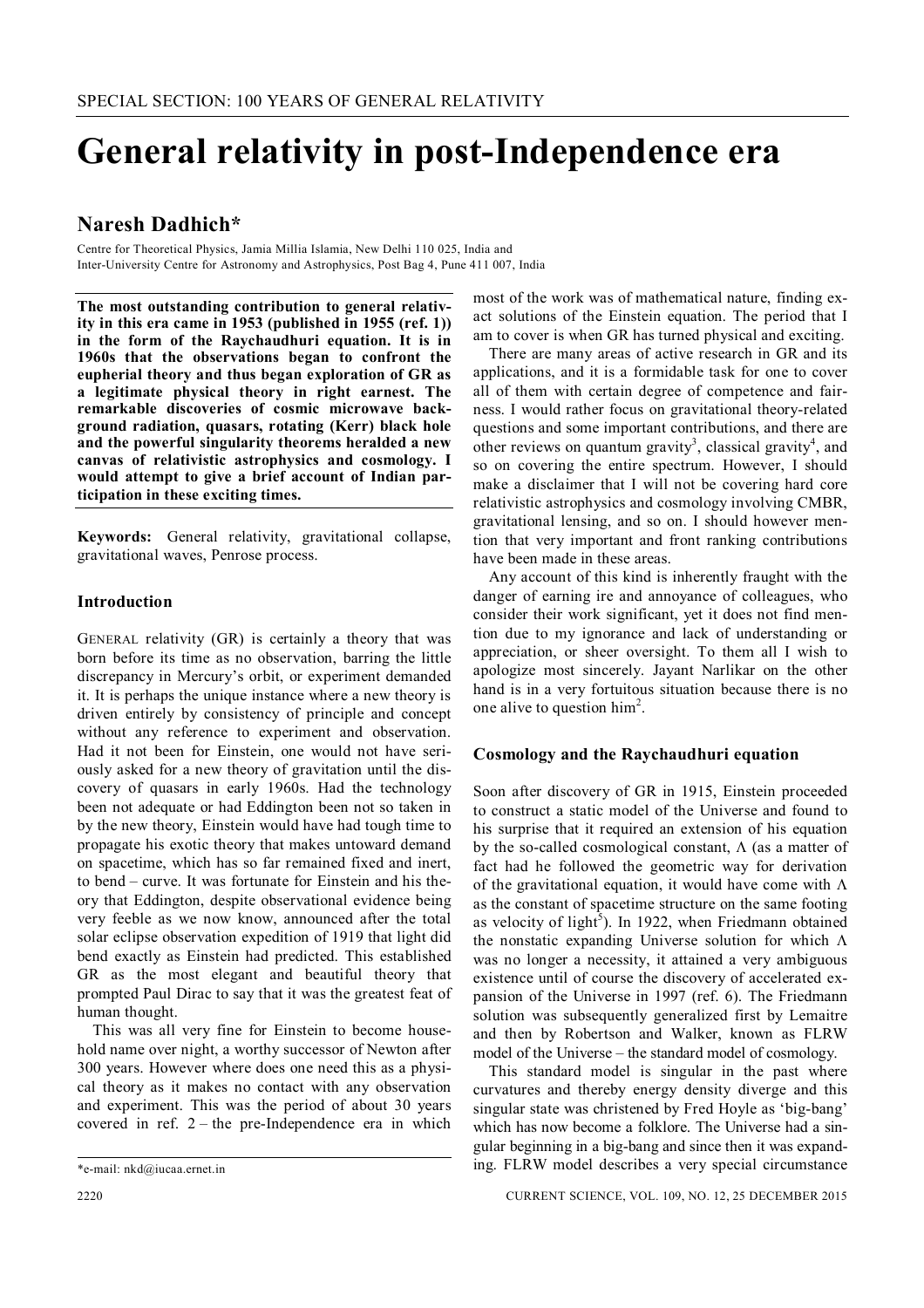of space (the Universe) being homogeneous and isotropic. Is the big-bang singularity a consequence of this highly symmetric circumstance or a general feature of GR equation? It is understandable that Universe may be homogeneous and isotropic now but it may not be so in early times. Here was therefore an important question whether the big-bang singularity was generic or due to symmetry?

#### *Raychaudhuri equation*

There was also singularity in the Schwarzschild metric and many people including Einstein (who went on to construct a non-singular rotating cluster in equilibrium) believed that it was genuine physical singularity. This myth was however dispelled by Datt–Oppenheimer–Snyder solution<sup>2</sup> of collapsing homogeneous dust cloud. Then came the famous Godel static rotating dust model in 1949 (ref. 7) which was singularity free. However it had undesirable features like existence of closed timelike curves, being static and large cosmological constant. Following that Raychaudhuri thought<sup>8</sup> it might be possible to overcome these deficiencies but all attempts came to a naught. Ironically what he was subsequently to discover showed that such a hope could never be realized.

Then he came across a paper by Einstein and Pauli in which time–time component of Ricci tensor was written as divergence. This was the crucial hint for him and using that he could write the rate of expansion of velocity field (timelike congruence) in terms of square of shear and rotation and gravitational energy density,  $\rho + 3p$ , without assuming any symmetry. It turned out that shear worked in line with matter to enhance gravitational attraction while rotation opposed it. This was how the famous Raychaudhuri equation was discovered. Though initially he had assumed velocity field to be geodetic and thereby missing the important divergence of acceleration term. This as well as the inclusion of null congruence was subsequently done by other authors. There is an interesting story of how did it take over two years for this remarkable discovery to be published in 1955 which should be best read in his own words<sup>8</sup>. In this day of Internet and online submission and referee reports, it sounds all very amusing.

The equation was soon recognized as governing dynamics of the Universe – the key equation in relativistic cosmology. It would not be far from truth if I say what the Saha ionization equation is to astrophysics, the Raychaudhuri equation is to cosmology. Further it laid the foundation for discovery of the most powerful singularity theorems in early 1960s by Penrose and Hawking stating that under reasonable physical conditions, occurrence of singularity is inevitable in GR. The equation therefore had far reaching influence and consequence.

Let me now turn to the sociological background in which the equation was discovered. He was academically

lonely despite N. R. Sen's group in GR, mostly interested in finding new solutions. Since Raychaudhuri was taken in by the general question of cosmic singularity, he did not find much resonance with Sen, and hence he had to tread his own path. On the other hand, he was thrown out of Indian Association for the Cultivation of Science for not working adequately, though he did write couple of papers, on atomic physics – the thrust and interest area of the Director. He however found a job in Ashutosh College and then moved on to the Presidncy College. That is where he had the most remarkable and brilliant innings as a legendary teacher and mentor to galaxy of students who have done him as well as the College proud.

After publication in *Physical Review* in 1955, it was Engelbert Schucking who gave an exposition of Raychaudhuri's paper in Jordan's relativity seminar in Hamburg. There was also an Indian student, R. L. Brahmachary attending these seminars, and it was he who wrote to Raychaudhuri that his equation was much talked about (This account is due to Jurgen Ehlers who was a fellow student of Schucking). That was the first word of appreciation that came in late 1950s. Encouraged by that and picking up courage he submitted a thesis for D Sc to University of Calcutta. John Wheeler was one of the examiners and he concluded his report with the recommendation that if there was a provision for award of degree with distinction, here was the fit case.

Despite this, nothing much happened except that he moved from Ashutosh to Presidency College, and it was there he played the brilliant innings as a legendary teacher and mentor to several generations of students who were well known names spread all over the world. Strangely enough, Indian scientific community remained still oblivious of the man until return of Jayant Narlikar to India in 1972. And then followed fellowships of the academies and various awards and recognitions. On this background, it stands out that in 1964, C. W. Misner invited him to Maryland as a Fulbright Visiting Professor.

## *Hoyle–Narlikar theory*

In mid 1960s, there was yet another important development in terms of Hoyle–Narlikar theory of gravitation (though the place of work was Cambridge, UK but one of the authors was Jayant Narlikar who was on his return to India, like his father V. V. Narlikar (V.V.N.) previously, to build a strong school of relativistic astrophysics and cosmology). Mach's principle had been an enigma for all theoretical physicists including Einstein who wanted to incorporate it in GR but could not. Firstly it means different things to different people as there is no precise statement or formulation. One of the simplest formulations is that inertia of a particle arises out of its interaction with all other particles in the Universe. This is what Hoyle and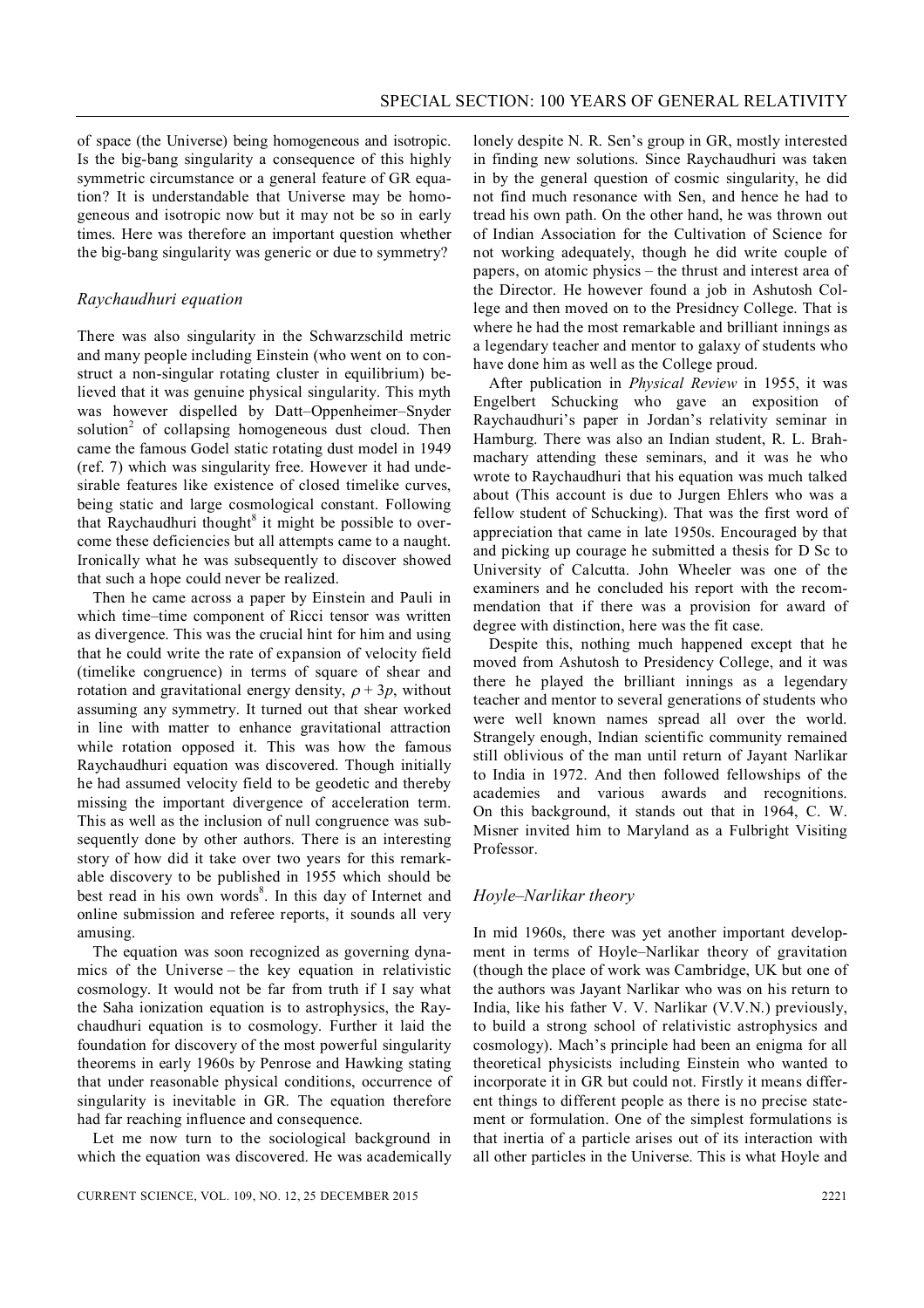Narlikar attempted to incorporate in their theory of gravitation which reduced to GR in the low energy limit.

It was an elegant and beautiful formulation but unfortunately gave rise to steady state cosmology which was not sustainable after the CMBR observation. Against all odds, Hoyle, Narlikar and Burbigde persisted by formulating quasi steady state cosmology. The Universe is cyclic and the star dust left over from the previous cycle could thermalize the star light to produce CMBR-like effect. It is an ingenious and very creative attempt but looks rather far fetched on general scientific considerations. On fundamental theoretical plane, Hoyle–Narlikar theory was a brilliant attempt but it produced a cosmology which was not observationally sustainable.

Besides their new theory of gravitation, in 1963 their remarkable calculations had proven the first cosmic no hair theorem<sup>9</sup> by demonstrating the stability of the de Sitter expansion against small perturbations. They argued that homogeneity and isotropy of the Universe was natural for the stead state theory while it is a mystery for the bigbang theory. Had they carried on this line a little further, they could have perhaps predicted that the constant curvature density perturbation is only consistent with the steady state cosmology. They also considered baryon non-conservation in the particle production process<sup>10</sup>.

#### **Gravitational collapse**

Beginning with Datt, and Oppenheimer and Snyder<sup>2</sup>, it became clear that a cloud of dust under its own gravity collapsed to central singularity. In early 1960s, the mystery surrounding the Schwarzschild singularity at radius  $r = 2M$  (where *M* is mass) was debunked by Kruskal when he found the coordinates that continuously traversed from outside to inside of  $r = 2M$  surface. That it was only a coordinate singularity arising out of a bad choice of coordinates, and not a physical singularity where curvatures diverge. However it was a surface that had very bizarre physical properties that things can fall into but nothing can come out – defines an event horizon, no signal can come out. This was then christened as black hole by John Wheeler.

The question that arose was, did gravitational collapse always result into a black hole covering central singularity by event horizon – singularity remained invisible to outside observer or could it be visible and naked to world outside? Roger Penrose proposed the cosmic censorship hypothesis that collapse always resulted in a black hole covering the singularity. There can exist no naked singularity (NS). Since Datt–Oppenheimer–Snyder considered homogeneous dust collapse, it was pertinent to ask what happened when dust was inhomogeneous. In early 1980s Christodoulou was first to construct an example of NS arising out of inhomogeneous collapse. This was a demonstration by an example that NS might occur. There

is no general result even today proving or disproving cosmic censorship hypothesis, however there are plethora of examples and the effort is going on.

Before we go further let us note one interesting result due to Asit Banerjee. One of the important features of gravitational collapse is occurrence of shell crossing singularity. He studied this effect way back in 1967, before even the formulation of cosmic censorship hypothesis and much before flurry of activity following Christodoulou's signal of NS, and demonstrated its occurrence in inhomogeneous dust collapse<sup>12</sup>. Subsequently one takes care while setting up the collapse scenario that shell crossing singularities do not occur.

In all the cases of NS, what is envisioned is that as collapse proceeds, at some instant a singularity is formed due to inhomogeneity of distribution before formation of apparent horizon and a null ray emanating from that could come out to external observer. So far, as I know, this is not what has actually been shown. What is shown is taking a null ray from outside and evolving back in time to end it at the singularity. It is in this latter exercise there has been a great deal of activity led by Pankaj Joshi. In particular it was shown that BH or NS result generically depending upon the initial prescription of mass function and velocity field $11$ . He has written two monographs reviewing the situation on gravitational collapse and  $NS<sup>13</sup>$ , and he is continuing on this line of work. It is noteworthy that a considerable number of university people with mathematics background have joined in this work.

In this context, one of the physical questions asked was, what was it that caused NS? What is required for NS is that in the process of collapse there develops high concentration of matter locally in certain region while the rest of distribution being normal. This meant collapse must be incoherent which could only be caused by shear. Shear is produced by inhomogeneity. Thus shear and thereby inhomogeneity is necessary for NS, however it is not sufficient<sup>14</sup>. In other words incoherence caused by shear should be adequate to form NS; i.e. shear or inhomogeneity should be strong enough so that NS is formed before apparent horizon. However, it soon gets covered up as apparent horizon gulps it.

Another pertinent question is, what could be observational effects, if any of NS. It was envisaged that in the local region of NS, curvatures would be diverging and might create a fireball like phenomenon emanating high energy radiation, and soon it would be gulped by apparent horizon. This high energy radiation would therefore be very short lived like gamma-ray bursts (GRBs). Thus was proposed a model for GRBs, as birth cries of black holes<sup>15</sup>. It is a different matter that the work following this<sup>16</sup> use the same phrase, GRBs as birth cries of black holes, in the abstract without citing<sup>15</sup>. There has been some more recent work with astrophysical applications of NS and their possible observation .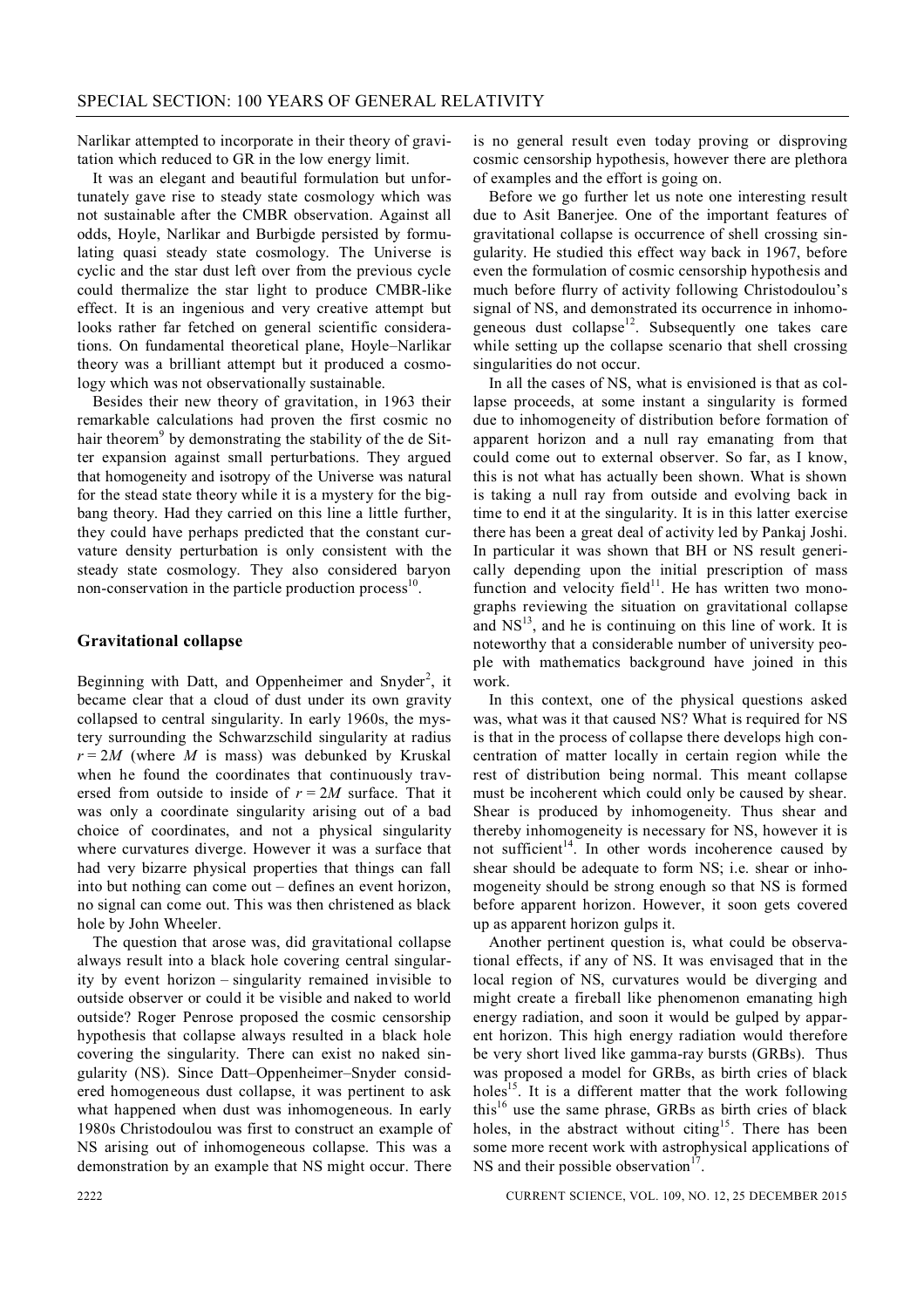It is also true that a legitimate study of NS should also take into account quantum gravity aspects as well. Of course this has to be tentative and semi-classical as there is no quantum theory of gravity. Some work in this direction has also been done by  $\text{Singh}^{18}$ .

Let me now come to the main question of visibility of singularity which to my mind still remains open. At singularity, curvatures are diverging, curving space very strongly. Then how can a null ray propagate out from such a region and even if it does it must be infinitely redshifted? That should make it practically invisible and in essence 'hidden'. The other question is, a true example of NS would, in my view, require demonstration of null ray emanating from singularity as collapse is going on yet it manages to come out. This would be a realistic situation, and I believe this still remains undiscovered. Until that happens I would not be convinced only by reverse engineering examples.

A large number of people have been involved in this work, it has been comprehensively reviewed in the two  $books^{13}$ .

#### **Black holes and their energetics**

As mentioned earlier that in early 1960s Schwarzschild solution was ultimately understood as describing a static black hole and around the same time the most interesting solution was found by Roy Kerr describing a rotating black hole. The latter heralded the beginning of high energy relativistic astrophysics with its potential for illuminating physics and astrophysics around recently discovered high energy sources like quasars and AGNs<sup>19</sup>. It was the beginning of exciting times.

Let us however begin with the seminal work done by C. V. Vishveshwara in Maryland, USA for his Ph D the $sis^{20}$  in which he analysed stability of Schwarzschild black hole under scalar perturbation and showed that it was indeed stable. This was an important result for black hole physics and astrophysics. This was the pioneering work in study of quasi normal modes which subsequently occupied Chandrasekhar for a decade resulting in the monograph, *The Mathematical Theory of Black Holes*. It has now become a standard tool of black hole physics and giving rise to a huge amount of work and its particular applications in gravitational wave physics is exciting. You hear ringing of black hole through quasi normal modes.

#### *Penrose process*

Once again Penrose came up in 1969 with an interesting proposition of extracting rotational energy from a rotating black hole – Penrose process (PP) of energy extraction. This is entirely driven by spacetime geometry and hence is purely geometric/gravitational process. The pertinent question is, could this process be astrophysically applicable to high energy phenomena of quasars and AGNs?

The most interesting aspect of rotating black hole is that space around it also participates in rotation – what is known as dragging of inertial frames. This means a particle in its field experiences a transverse pull in addition to usual radial pull. As particle comes closer and closer to a black hole, transverse pull becomes irresistible which means it cannot remain fixed at a point, it has to rotate. This corresponding radius is called static surface marking limit to staticity. As particle falls below static surface then comes the limit where radial pull also becomes irresistible which marks event horizon or black hole radius. In a static black hole, there is no transverse pull hence both event horizon and static surface coincide. On the other hand, the region between them is non-vacuous and is called ergosphere, for a rotating black hole. It is this that gives rise to interesting phenomenon of PP. What happens is that in ergosphere, a counter rotating particle can have total energy negative relative to an asymptotic observer. This happens because in this region spin–spin interaction energy dominates over gravitational energy, and hence if particle is counter rotating relative to black hole, its total energy will be negative. It is this property which Penrose used in envisaging the following scenario: a particle of energy  $E_1$  falls from infinity into ergosphere and splits into two fragments with energies,  $E_2$  and  $E_3$ . Let  $E_2 < 0$  as it is allowed, and let it fall into the hole while the other fragment comes out with enhanced energy,  $E_3 = E_1 - E_2 > E_1$ , because  $E_2 < 0$ . This is how energy could be extracted from a rotating black hole. Of course it is only rotational energy, which could maximum be 29%, could in principle be extracted.

This was a very exciting prospect for powering engine of quasars. It was envisioned by John Wheeler that let a star-like object graze past a supermassive black hole and split into fragments, some of which might attain negative energy and fall into the hole while their other halves come out with enhanced energy forming jets in quasars. This was indeed a fascinating possibility. A closer analysis of the process<sup>21,22</sup> soon showed that for a fragment to attain negative energy, relative velocity between fragments has to be  $\geq c/2$ . There is no conceivable astrophysical process that could accelerate particles to such high speed instantaneously. PP was though a very novel process but unfortunately not astrophysically viable. Following that some variants of PP were considered but nothing of much value came.

#### *Magnetic Penrose process*

In 1985 Sanjay Wagh, Sanjeev Dhurandhar and myself argued that rotating black hole does not sit in isolation but rather sits in an environment of magnetic field. Why can not energy required for particle to attain negative energy come from electromagnetic interaction instead of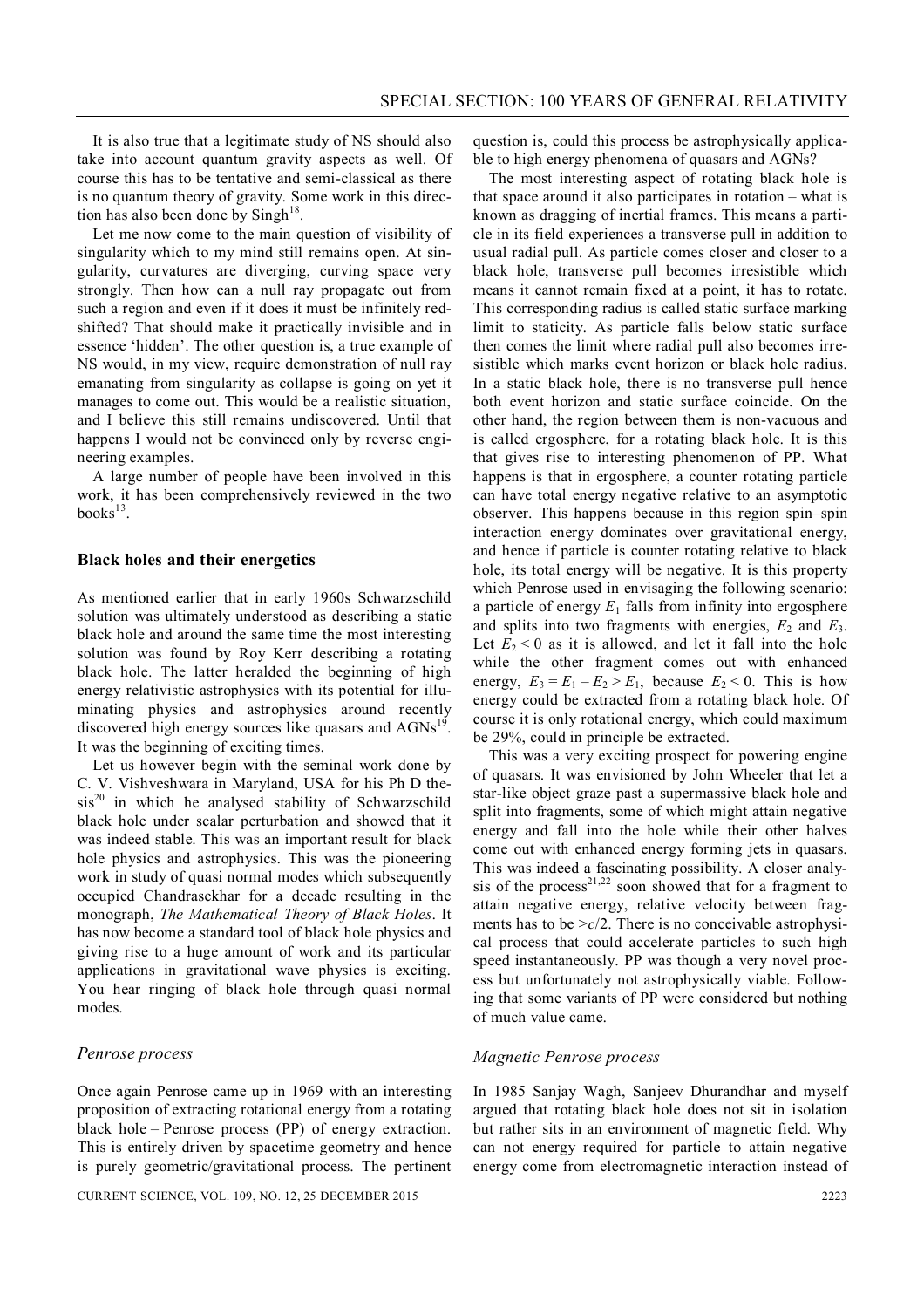kinetic energy – the electromagnetic or magnetic version of PP. We showed that it was indeed possible and wrote a paper on revival of PP for astrophysical applications<sup>23</sup>. This was astrophysical rebirth of PP as magnetic Penrose process (MPP), so termed by Roger Blandford. We did a detailed study of this scenario and it was indeed efficient and showed that efficiency could even exceed 100% (refs 24, 25) as against maximum 20.7% of PP. We rounded up the study by writing a review article<sup>25</sup>.

What we had shown was astrophysical viability of MPP for powering high energy sources for a discrete particle accretion which is not a scenario that obtains in reality. There was another similar competing process due to Blandford and Znajek  $(BZP)^{26}$  which came a few years earlier. The setting is the same with a rotating black hole sitting in magnetic field whose field lines get wound up due to inertial frame dragging and that produces a quadrapole electric field. There develops a potential difference between equatorial plane and pole which then discharges to drive energy out. This is similar to MPP and the two tend to be equivalent in strong magnetic field regime. Though MPP has geometric soul and BZP is essentially electromagnetic in nature but in strong magnetic field limit, it is electromagnetic interaction that dominates hence the two tend to be the same.

For realistic study of black hole energetics, one has to study magnetohydrodynamics around rotating black hole. It was a formidable task and had to wait until adequate computational power and expertise which had come about in last few years. It is gratifying to see that MPP is the most promising powering mechanism for high energy sources like quasars and  $\angle AGNs^{27}$ , and its distinguishing signature is efficiency being greater than 100% as predicted by us in 1986 (refs 24, 25). It is a different matter that the author of ref. 27 maintains that BZP is the same as MPP. This is certainly not true because the two tend to be the same only in strong magnetic field limit, at low or zero magnetic field limit BZP would be inoperative while MPP would still work tending to PP with a reduced efficiency. At any rate more than 30 years ago we were the first to consider MPP and predicted possibility of more than 100% efficiency of energy extraction. It is gratifying to see that MPP has borne out its astrophysical promise.

On the side let me also mention that one interesting scenario involving a white hole was also proposed as a model for high energy astrophysical sources. White hole is a time reversed black hole resembling a localized mini big-bang. It was envisioned that white hole is like an exploding source and emerging radiation from it was shown to obey a power law spectrum consistent with the observations of the time<sup>28</sup> .

#### *Super-radiance*

There is a wave analogue of PP, called super-radiance in which particle is replaced by wave. Let a scalar or electro-

magnetic or gravitational wave be incident on a rotating black hole and gets scattered into transmission and reflection coefficients. The condition for super-radiance is that reflection coefficient should be greater than unity. There is an analogue of  $E_2 < 0$  of PP for the wave frequency for the existence of super-radiance, namely wave angular momentum is counter to that of the black hole. There is a comprehensive discussion of this phenomenon in Chandrasekhar's *The Mathematical Theory of Black Hole*<sup>29</sup> .

One of the puzzling questions was that unlike scalar, vector and tensor waves, it turned out that Dirac wave did not suffer super-radiance while being scattered by a charged rotating black hole. This was the question addressed by Sanjay Wagh and myself in 1985 (ref. 30), and it was shown that Dirac wave could not suffer super radiance because it violates the weak energy condition in the Kerr–Newman geometry of charged rotating black hole. That is Dirac particles in the Kerr–Newman geometry have negative energy (energy momentum dotted with timelike velocity field) and that is the cause of absence of super-radiance and also of decrease of black hole area. That is it violates the second law of black hole physics – non-decrease of black hole area. Further it was also shown that the breakdown of energy condition was more generally true for a rotating black hole immersed in an arbitrary electromagnetic field. This confirmed Bekenstein's conjecture that it was breakdown of the weak energy condition that was responsible for violation of Hawking's area non-decrease theorem for fermions in general.

#### *Particle motion around black holes*

There has been considerable work on particle motion around black holes sitting in electromagnetic field, and I could do no better than to refer to a recent comprehensive review by Prasanna<sup>31</sup> who is one of the leading players in this field. Though motion around a static black hole in electromagnetic field had been studied, the most interesting scenario was provided by rotating black hole in magnetic field. The property of rotation also being shared by space surrounding hole, known as inertial frame dragging effect. It is this that makes rotating black holes exciting for it gives a new aspect to magnetic field threading the hole – dipolar magnetic field, because of rotation generates quadrapole electric charge on the hole. All this makes study of particle trajectories, of charged as well as neutral particles, interesting.

A charged particle moving in the field of rotating black hole sitting in magnetic field, would have spin–spin interaction term,  $\Omega(L - qA_{\phi})$  ( $\Omega$  is particle angular velocity) which could be negative even when  $L > 0$ , would we term this orbit co or counter rotating! We have to refer to locally non-rotating observer which has the frame dragging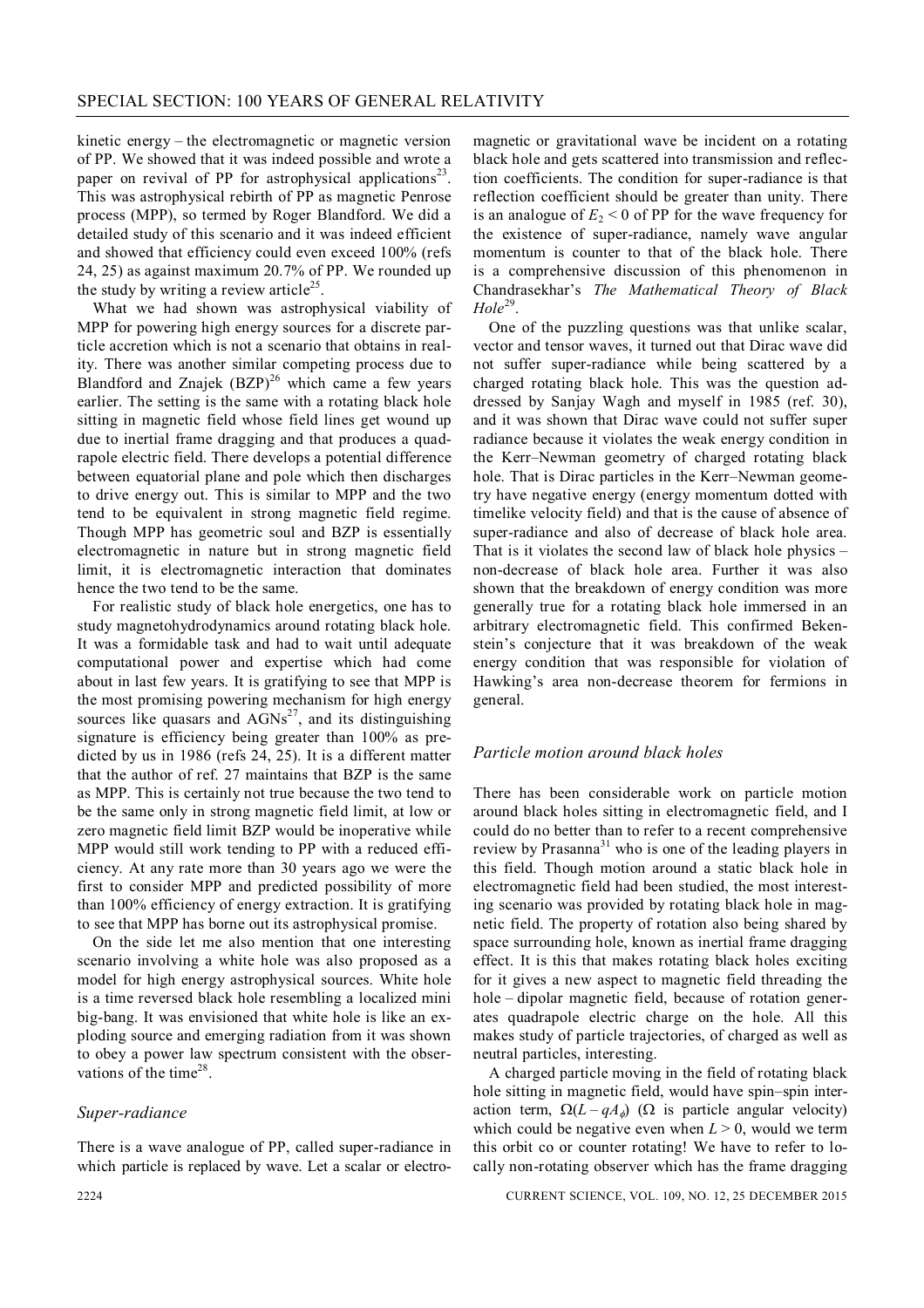angular velocity  $\omega = -g_t \phi / g_{\phi\phi}$ . Irrespective of sign of *L*, it is motion relative to the locally non-rotating observer (LNRO) that decides co and counter rotation, it is co if particle goes ahead, and it is counter if it lags behind LNRO.

Apart from probing geometric properties of black hole spacetimes, study of particle trajectories is also astrophysically important as it forms the basis for constructing accretion disks models around black holes. It is generally believed that high energy objects like quasars and AGNs have a black hole with an accretion disk as their powering mechanism. There is a considerable activity in this area, and a few representative names are Prasanna, Sandip Chakrabarti, Banibrata Mukhopadhyay, Tapas Das and others.

#### **Gravitational waves**

I would give a bit of historical perspective of how gravitational waves all began in India. It was in late 1980s when Sanjeev Dhurandhar went to Bernard Schutz at Cardiff as a postdoc and he came back fully charged to initiate work on this exciting new area. He was followed at Cardiff by Sathyaprakash (Sathya) and Patrick Dasgupta. That was how the former was roped in and who subsequently succeeded Schutz at Cardiff. Dhurandhar built a strong school in gravity wave data analysis and trained a large number of students and postdocs (Sathya was the first postdoc) who were spread all over the globe. On the other hand Bala Iyer at RRI focused on wave form study of gravitational wave as well as on formulation of elaborate and comprehensive post-Newtonian schemes for analysis, and trained a number of students.

Building up a gravitational wave detection experiment was conceived as early as late 1980s, and we had first workshop at Indore with Bernard Schutz and Alain Brillet, and experimental experts in lasers and vacuum etc from various labs participating. This was rather premature at that time, however it is gratifying to see LIGO-India is going strong, and would soon become a reality. It is a fitting culmination of pioneering effort of this dedicated group of people.

#### **Exact solutions**

This had been one of the favourite activities among several researchers particularly from mathematics background. The most outstanding solution was of course Vaidya's radiating star solution which had been covered in pre-Independence  $era^2$ . Then came Datta Majumdar solution $32$  generalizing Weyl's solution of axially symmetric charged perfect fluid distribution and he obtained a class of new solutions. He employed a coordinate transformation that made all but one equation identically satisfied, and the one was nothing but Laplace equation. This

metric was also found by Papapetrou and was therefore known as Papapetrou–Majumdar metric.

For finding solution for fluid distribution, one has to take an equation of state or assume fall off behaviour for density or pressure, or assume metric function, a priori. Most of people resort to the latter alternative which does yield solution but its physical relevance and viability remain open question. Most often they are not physically sustainable and that is why we have a few physically interesting exact solutions. For a comprehensive bibliography, I would refer to the two monographs $33,34$ . Despite considerable activity among university researchers, there has not been any discovery of a transformation or ansatz as a tool for constructing new solutions.

One of the interesting prescriptions for spatial geometry is due to Vaidya and Tikekar in which *t* = *constant* surface is given to be spheroidal instead of usual spherical, and then they constructed a fluid model for interior of a star-like object<sup>35</sup>. This is a physically viable star solution and it enthused good bit of work in terms of finding general solution and studying its physical properties. A fairly general solution of the Vaidya–Tikekar ansatz has been found<sup>36</sup>. This is indeed a viable star interior solution.

Vaidya and Patel also obtained<sup>37</sup> a solution for radially out flowing radiation in the Kerr geometry for describing a radiating Kerr black hole. Despite the powerful singularity theorems, in 1990 Senovilla discovered<sup>38</sup> a singularity free cylindrical cosmological solution. How did it defy the theorems? Though all the assumptions leading to the theorems looked physically reasonable except the one of existence of trapped surface, and that is the one Senovilla's solution violated. Following that a number of singularity free solutions were obtained with the stiff fluid equation of state  $\rho = p$  (ref. 39) as well as a spherical cosmological model was constructed<sup>40</sup>.

Then there was a general result due to Maiti<sup>41</sup> who showed without solving Einstein equation that a spacetime in absence of shear and rotation was always spherically, plane or hyperbolically symmetric. He used only equation of motion and evolution equation for kinematic tensors, and had however tacitly assumed without mentioning Weyl curvature to be non-zero.

It is generally believed that the Brans–Dicke theory reduces to GR for large  $\omega$  limit, Narayan Banerjee and Somasri Sen showed that this is only true for tracefull matter distribution<sup>42</sup>. That is for trace free matter like radiation, infinite  $\omega$  limit Brans–Dicke theory does not go to GR.

The frequency shift for a light emitted by a collapsing object would naturally have both Doppler and gravitational contributions, that was what shown by Asit Banerjee<sup>43</sup>.

S. Banerji found an interesting method of operational determination of curvature coordinates for the Schwarzschild spacetime<sup>44</sup> which was previewed for its novelty by the *Nature* Editor.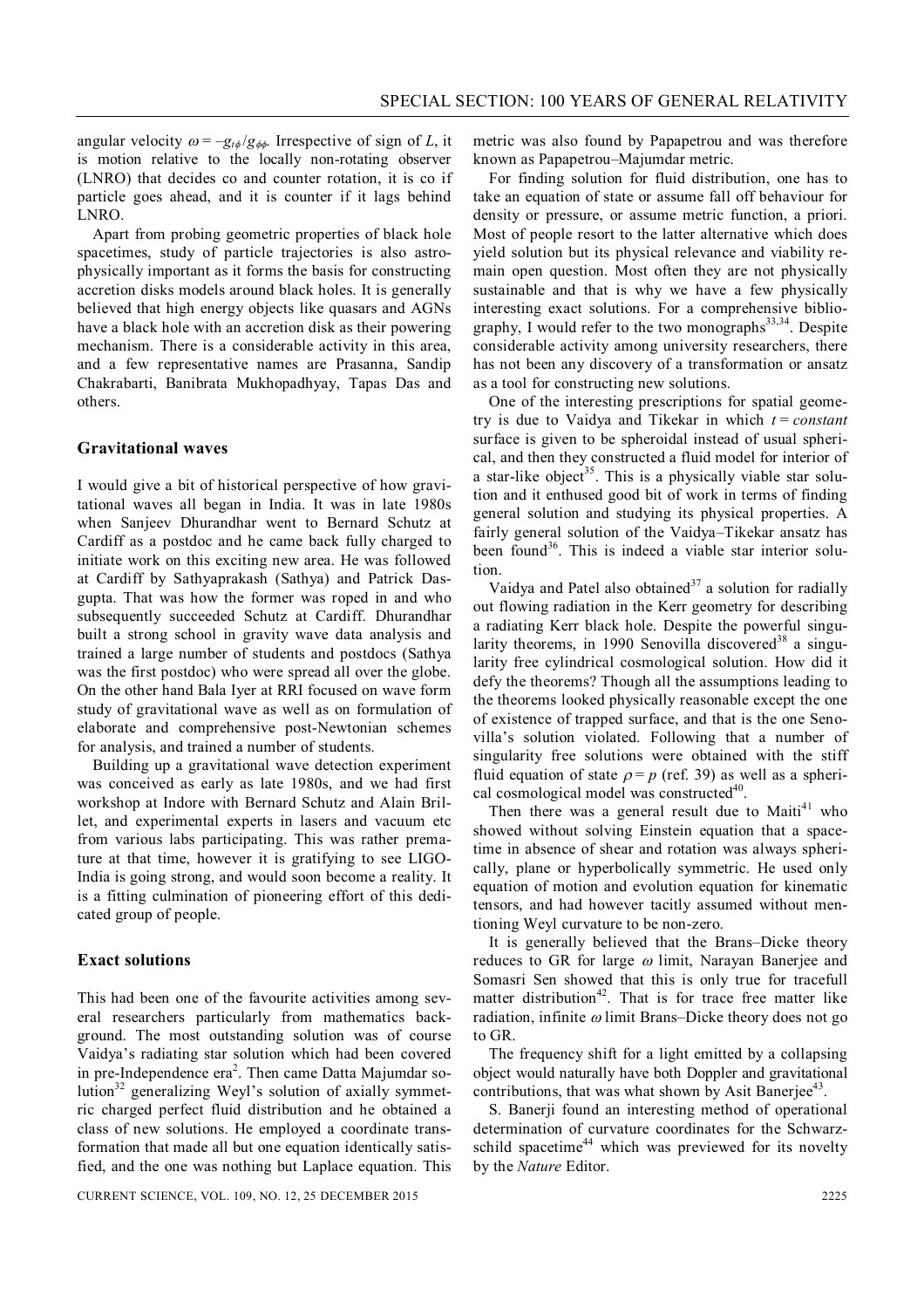## **Beyond GR**

There are two most pressing motivations for seeking beyond GR. One, GR is singular at both ends, end state of a massive star and beginning or end of the Universe. Second, like all other forces, gravity should also accord to quantum formulation simply because matter that produces it is deep down quantum in character, and so should be spacetime which mediates gravitational dynamics. Naively spacetime bends or curves like a material object, it ought to have discrete micro structure deep down so that it can bend. Thus at the fundamental level, it is therefore pertinent to look beyond GR for a new understanding or resolution of these problems. The measure of the question is that it is not for nothing that the best of minds have been breaking their heads for over half century, yet the problem is so formidable that we are nowhere near solution.

Einstein formulated a guiding principle in the form of Equivalence Principle for seeking beyond Newton, and following that he arrived at the most revolutionary theory – GR. I believe we seriously need an analogue of Equivalence Principle to seek beyond Einstein. Unfortunately we have not yet been able to formulate one. If we reflect on what is that we should take from Einstein's way of doing science? The clear message that seems to emerge is, seek out synthesis of all universal concepts and phenomena. He came to special relativity by seeking synthesis of the two most primary universal entities space and time, and then came to GR by synthesizing the universal force of gravity with spacetime. Is there anything else which is also universal, and hence has to be brought into spacetime fold? The answer is quantum principle, which is universal as it applies to everything, and so it must be synthesized with spacetime. That is what is required for completion of quantum theory and that would be a quantum theory of spacetime. Since gravity is already in the spacetime fold, it would also be a theory of quantum gravity. This shows how involved and all encompassing is this question.

## *Gravity and thermodynamics*

In 1992, in International GR Society meeting in Cordoba, Ted Jacobson<sup>45</sup> came out with the brilliant observation that Einstein vacuum equation near a null horizon takes the form of the First Law of thermodynamics. It is strongly indicative of a connection between gravity and thermodynamics. This augurs well with the Einsteinian message that all universal things should be related. Like gravity, thermodynamics is also universal and hence they should be related. This gave rise to the view that gravity may not be a fundamental force but it is, like thermodynamics, a bulk property. Gravity is not a fundamental force but an emergent force. Like some others, Padmanabhan is strongly taken in by this view and has built a huge body of work with his students and collaborators $46-53$ . This is indeed an impressive and significant contribution to the most pressing and challenging problem of the day.

We all know, rather relativists pride in the fact, that gravity is not like any other force, it is different as no other force makes such a demand on spacetime to curve to accommodate its dynamics. Gravitational field is sitting in space curvature and that is why we cannot capture it with the usual tools we have in armory for handling other forces. Space curvature is like thermodynamics, though defined locally but effective at large – essentially a bulk property, and it is perhaps that makes gravity to take thermodynamical form. That however does not make it entirely an emergent force, what it seems to indicate is that it also has a thermodynamical like manifestation. It is like photon which is both particle and wave. Similarly gravity is also perhaps both, fundamental and emergent. Like photon it is self-dual (I am using self-dual phrase in non-technical sense).

## *Brane world gravity*

There was another interesting probing in terms of the brane world gravity. For relativists, the most pleasing aspect of it was that it was curvature of bulk space that made extra dimension effectively compact. This was a welcome departure from string theorists prescription of compact extra dimension which was not demanded by any gravitational property. The main motivation for this attempt was however to understand mass hierarchy in particle physics which however did not go far enough. However it provided an interesting way to explore possible effects of higher dimensional gravity on four dimensional world. About a decade and half ago brane world gravity was formulated by Randall and Sundrum<sup>54</sup> and it instantly caught fire resulting in huge number of papers at an amazing speed. The model envisages on the lines of string theory that all matter fields remain confined to four dimensions, called 3-brane or brane while gravity can propagate in extra dimension, called bulk. The usual fourdimensional spacetime is a hypersurface in higher dimensional bulk spacetime. Gravitational equations in the two are related by the junction conditions driven by the Gauss–Codazzi equation relating curvatures in the two spaces. It turns out that the equation on the brane is not closed as it has projection of bulk Weyl curvature on the brane. It is therefore formidable to solve bulk and brane equations simultaneously. Here extra dimension is effectively made compact by curvature of bulk and it could be shown that propagation of gravity in bulk is not massless free but rather massive like Kaluza–Klein and hence it cannot penetrate deep enough. In particular bulk is taken as anti-de Sitter and that produces an  $1/r^3$  correction to Newtonian potential on the brane. Similarly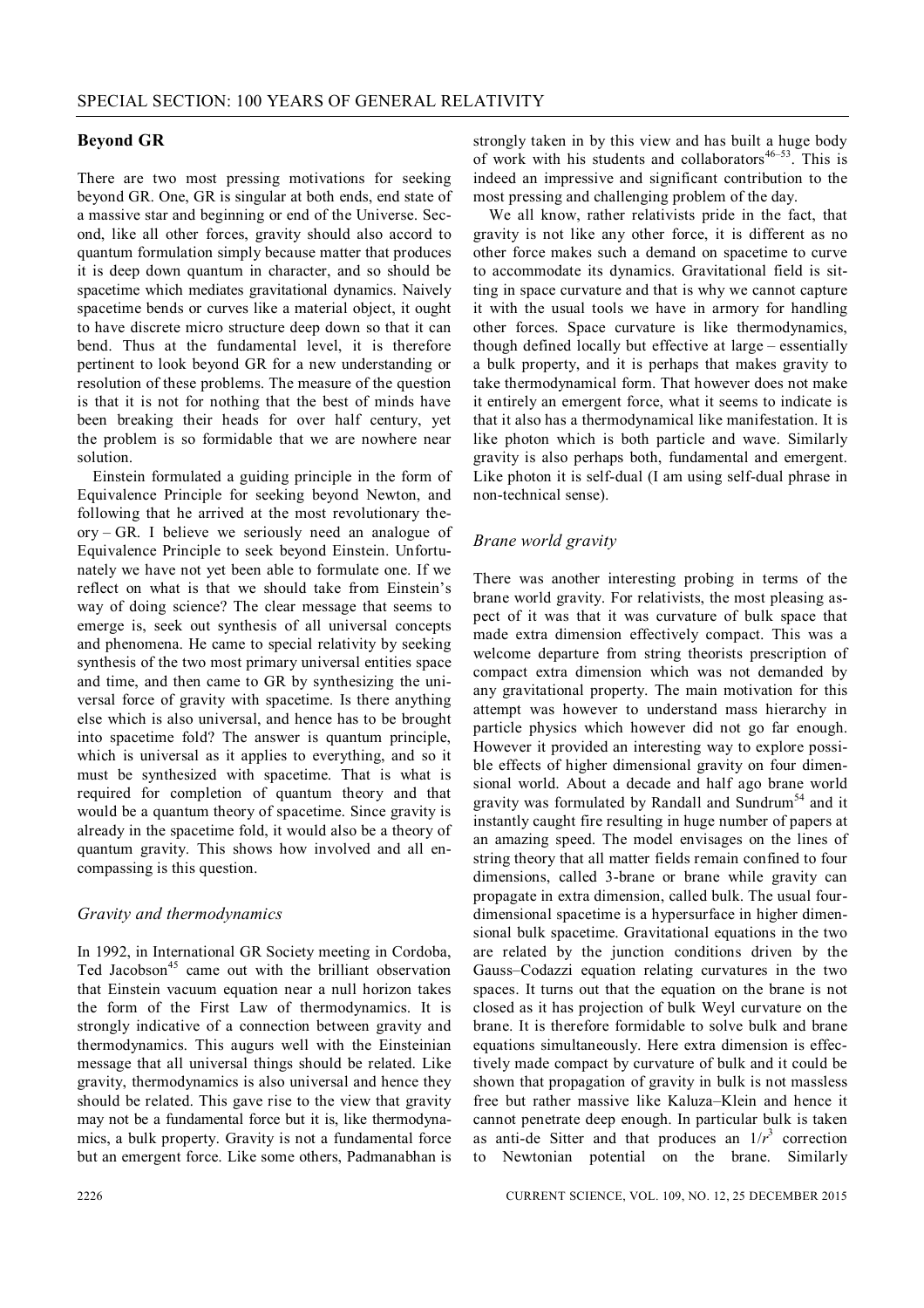Schwarzschild–AdS black hole bulk *harbors* FLRW cosmology on the brane.

It was shown that Reissner–Nordstrom metric of charged black hole was solution of brane vacuum equation and it could therefore describe a black hole on the  $brane<sup>55</sup>$ . This was the first brane black hole solution which may not be entirely satisfactory, yet I believe it captures the essential aspects. Here charge in the metric is not Maxwell electric charge but gravitational charge due to projection of bulk Weyl curvature on the brane. It could be termed Weyl charge and it appears in the metric with opposite sign  $(-W^2/r^2)$  instead of  $+Q^2/r^2$ . In the early years of this century, there was intense activity in the brane world gravitational model with its applications to cosmology and astrophysics in various modes and situations. There was a fair degree of Indian participation in this venture by Sayan Kar and others.

#### *Bulk and surface terms in action*

As we said earlier that gravity is different from other fields and a telling demonstration of this fact is in gravitational action itself which is second order in derivative and strangely yet on variation it yields second order equation. What did we then vary? What happens is that variation of the entity involving second derivative, Ricci tensor, is cast as a divergence and hence converted into a surface term and thrown out. It is variation of the remainder; i.e.  $R_{ab}\delta(\sqrt{-g}g^{ab})$  that gives the Einstein equation. Surface terms are though trivial for classical physics, they turn non-trivial for quantum considerations. There is a good body of work on manipulation and significance of surface terms.

Mukhopadhyay and Padmanabhan had first shown that a clever manipulation of surface term also yields the same gravitational equation<sup>56</sup>. That is bulk and surface are kind of dual to each other, and there must therefore exist a relation between the two. That is what he has established. This is indeed important result which I believe encodes holography – a relation between bulk and surface. I would though like to hazard a speculation that holography is perhaps an inherent gravitational property and not a new principle.

There are three kinds of surface terms known as Euler, Pontryagin and Nieh–Yan topological invariants. Euler is the familiar one which appears in variation of Einstein– Hilbert action. Ghanashyam Date, Romesh Kaul and Sandipan Sengupta have analysed the role of the Nieh– Yan invariant in canonical gravity and provided a topological interpretation of Barbero–Immirzi parameter which also appears in loop quantum gravity<sup>57</sup>. Subsequently, Kaul and Sengupta have also studied how the Hamiltonian theory of gravity is modified when all three of these topological densities are included in the four dimensional gravity Lagrangian. In a more recent work<sup>58</sup>,

based on torsional instantons, these two authors have demonstrated that the Barbero–Immirzi parameter in fact affects the vacuum structure of quantum gravity in exactly the same way as does the theta angle in gauge theories. All this, though involved for any further discussion here, appears interesting and insightful and holds promise for new direction.

## **What made the difference**

I would like to recount some of the initiatives, institutions and organizations that made difference in growth and strengthening of GR research in the country.

#### *Summer school*

As mentioned earlier, this was also the beginning of exciting times in GR and cosmology with black holes, big-bang and CMBR becoming the talk of the town. To work in these areas, one has to have a good grounding in both physics and mathematics. Since GR was not part of physics teaching programme in most universities, students remained untouched of exciting GR research. The best way to remedy the situation was to start a summer school series for doctoral and master students for conveying this excitement and motivating them for participation. At the instance of Vaidya, Raychaudhuri, Narlikar, Vishveshwara and Prasanna, and with the blessings of Kothari, UGC agreed to support the summer school programme. It soon had an effect in more physically oriented GR work being published in reputed journals.

#### *IAGRG*

In 1969, Vaidya organized the first meeting in GR at Ahmedabad on the occasion of V.V.N. turning 60 years of age, and an association was formed, Indian Association of General Relativity and Gravity (IAGRG) with V.V.N. as its first President. Fred Hoyle had attended the foundation meeting and he was made the first Honorary Fellow of the Association. The next meeting of IAGRG as a body was held in 1971 at Banaras Hindu University, Varanasi and since then it had been holding its meetings with an interval of year and half, firstly as a part of big meetings like Indian Mathematical Society. From 1980s it started meeting of its own with similar or a bit increased frequency. The relativity community got organized as a professional academic body.

#### *ICGC*

One of the other handicaps young researchers faced was lack of interaction with leading experts and exposure to world outside as there was not enough support available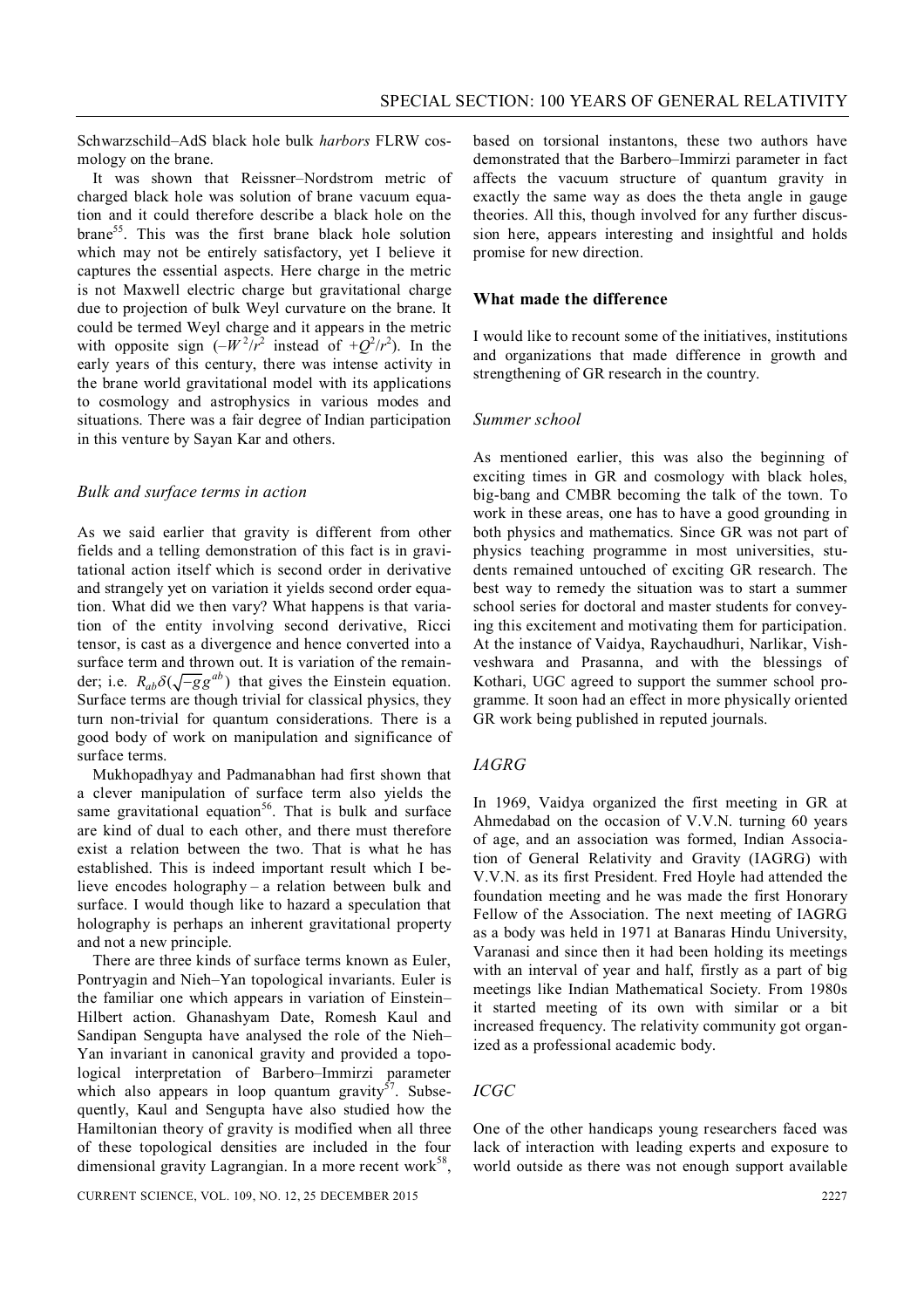for attending international conferences abroad. It was thought why not do the reverse, bring the experts from abroad here by means of an international conference. This was how International Conference on Gravitation and Cosmology (ICGC) series was conceived. At the initiative of Jayant Narlikar, the first meeting was held in 1987 hosted by TIFR at Goa with a good world leaders contingent consisting of Fred Hoyle, Roger Penrose, Ted Newman, Karel Kuchar, Juergen Ehlers, Bryce DeWitt, James Hartle, Robert Wald, Abhay Ashtekar and others. Since then this conference is being held at four yearly interval at various places in the country. The last one in 2011 was again organized by TIFR at Goa, marking 25 years of the Series, with large number of distinguished colleagues from all over the world. The next meeting in December 2015 is being hosted by IISER, Mohali. This series has got established as one of the regular international meetings.

Now the times have changed, there are many more meetings, at times too many for comfort as well as travel to international meetings and otherwise for exchange and collaboration has become common place.

In 2001, another small compact group meeting series, Field Theoretic Aspects of Gravity (FTAG), was started with its first meeting held at IUCAA. The idea was to have an intense discussion, not in the seminar talk but rather in discussion mode, among the compact group working on field theoretic aspects on new work and direction being explored. This series is also going on with a frequency roughly of an year and half with support from IUCAA, IMSc and other institutes.

## *IUCAA*

With the initiative of Yash Pal, UGC Chair and J.V.N., IUCAA was established in December 1988 for strengthening and growth of astrophysics and astronomy teaching and research in the universities. The challenge of creating a world class institute with this new mandate was taken up by the latter. IUCAA has just celebrated 25 years of its meaningful journey and has made a mark as one of the leading academic centers in the world. It supports university teachers and students in their research through its Associateship programme by providing hassle free excellent academic facilities for their research. This has resulted in enhanced research output both in quantity and quality from the university sector. In all IUCAA's programmes, university participation is an essential part. Many IUCAA Associates are relativists and their interaction with IUCAA has helped them in broadening their research base as well as in taking up physically interesting problems.

## *Research schools*

1970s saw nucleation of activity in relativistic astrophysics and cosmology in various institutes, at TIFR around Narlikar and Chitre, RRI around Vishveshwara and Iyer, PRL around Prasanna, and in some IITs and universities. The group at TIFR grew into one of the strongest schools in astrophysics and cosmology with formidable impact and great international recognition. This was a wonderful carrying forward of the legacy of the Varanasi and Kolkata schools of the beginning years.

## **Conclusion**

In the post-Independence era, research in gravitational physics has seen a sea change in the country. In almost all areas, there is a perceptible activity while in some others like cosmology and high energy astrophysics it is at the frontiers. Of course the centre of action is in application of GR as a theory of gravitation to various astrophysical and cosmological problems. This is mark of the fact that the theory is now fully matured as a theory of gravitation and is well grounded in solid physical base. There are however some formal open questions which are quite involved and complex but not so bothersome for practical use.

In recent times, the focus is undoubtedly on experimental activity in detection of gravitational wave, precision tests of the inverse square law and probing GR in high energy regime through astrophysical and cosmological observations in various space and ground-based missions. LIGO-India would herald a new era of gravitational physics in the country as it would make us an active participant in this exciting global effort which has the potential of opening a new 'eye' to the Universe. It would be wonderful to have a share in creation of that eye. So very often we miss the bus, I hope this time we do not, and this is the right time to get onto it.

Let me end it with a reflection. Had Raychaudhuri had a good mathematical environment around him, could he or someone around him not discovered the powerful singularity theorems? The same could be said of MPP and quasi normal modes of black holes. The answer is that for a full bodied growth of an idea, it is crucial to have conducive land in terms of intellectual and technical competence, as well as required technological equipment. Apart from the lack of adequate environment, both in man and machine, we seem to be happy in establishing a thing in principle but we desperately lack perseverance to take it to its logical and fruitful conclusion. It is the mixture of both of these trends that has been responsible for our missing the bus. I hope that we as a scientific community have matured and committed enough that we would overcome the perennial habit of missing the bus.

Vaidya and Raychaudhuri were the living examples of people who pursued scholarly work under most adverse and challenging circumstances – perhaps they could not have done anything else that could have fulfilled them. It is not for nothing that we revere them so fondly with